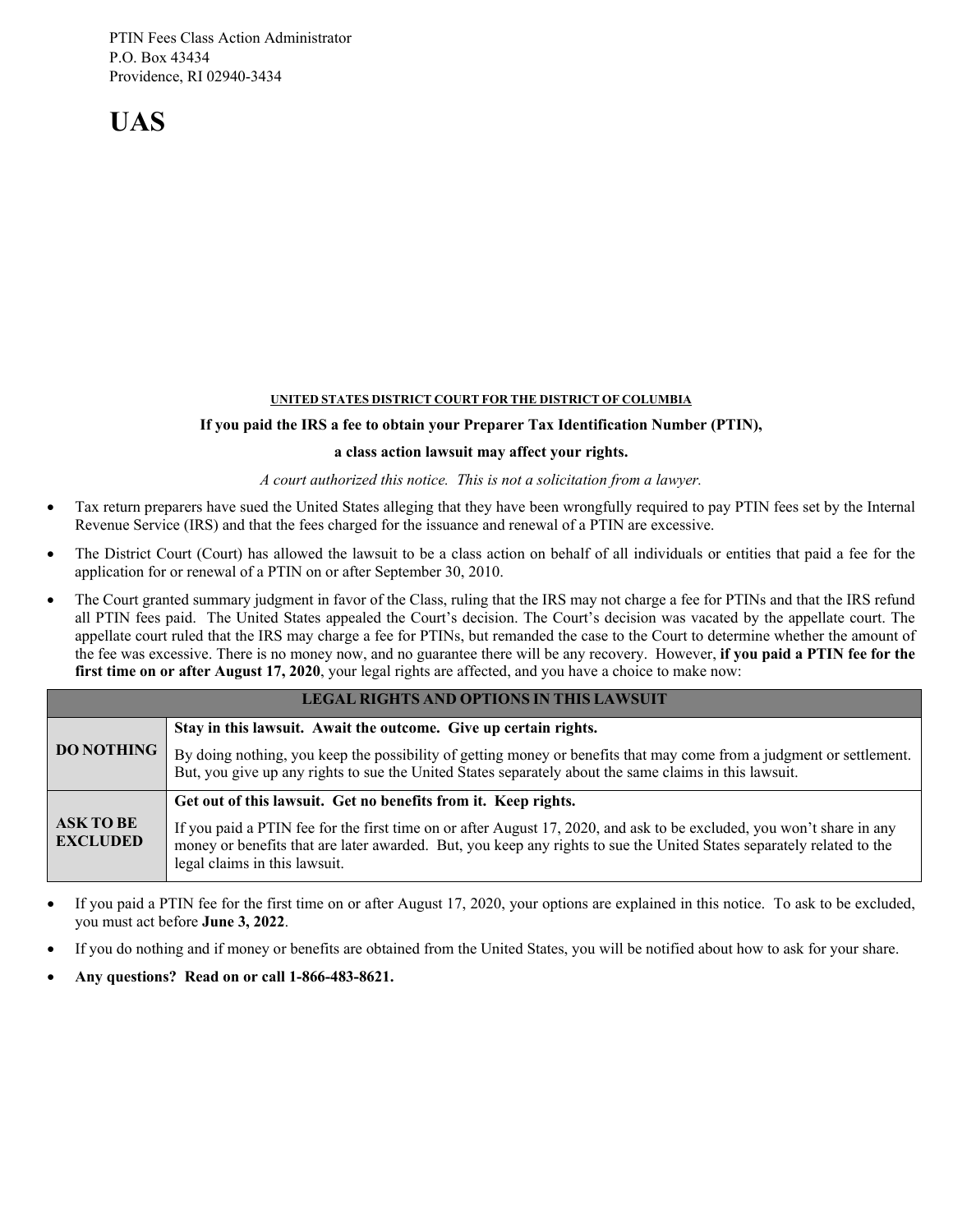|                                           | Why is this notice being provided?                                               |        |
|-------------------------------------------|----------------------------------------------------------------------------------|--------|
| 2.                                        | What is this lawsuit about?                                                      |        |
| 3.                                        | What is a class action and who is involved?                                      |        |
| 4.                                        | Why is this lawsuit a class action?                                              |        |
| THE CLAIMS IN THE LAWSUIT                 |                                                                                  |        |
|                                           | What does the lawsuit complain about?                                            |        |
| 6.                                        | How does the United States answer?                                               |        |
| 7.                                        | Has the Court decided who is right?                                              |        |
| 8.                                        | What are the Plaintiffs asking for?                                              |        |
| 9.                                        | Is there any money available now?                                                |        |
|                                           |                                                                                  | PAGE 3 |
|                                           | 10. Am I part of this Class?                                                     |        |
|                                           | 11. I'm still not sure if I am included.                                         |        |
|                                           |                                                                                  |        |
|                                           | 12. What happens if I am a Class Member and do nothing at all?                   |        |
|                                           | 13. If I am a Class Member, why would I ask to be excluded?                      |        |
|                                           | 14. If I am a Class Member, how do I ask the Court to exclude me from the Class? |        |
|                                           |                                                                                  |        |
|                                           | 15. Do Class Members have a lawyer in this case?                                 |        |
|                                           | 16. If I am a Class Member, should I get my own lawyer?                          |        |
|                                           | 17. How will the lawyers be paid?                                                |        |
|                                           |                                                                                  |        |
|                                           | 18. How and when will the Court decide who is right?                             |        |
|                                           | 19. Do Class Members have to attend any proceedings?                             |        |
|                                           | 20. Will Class Members get money after the appeal or other resolution?           |        |
| <b>GETTING MORE INFORMATION</b><br>PAGE 4 |                                                                                  |        |
|                                           | 21. Are more details available?                                                  |        |

## **BASIC INFORMATION**

### **1. Why is this notice being provided?**

This notice is for individuals who, according to the IRS's records, paid a PTIN fee for the first time on or after August 17, 2020. This notice explains that the Court has allowed, or "certified," a class action lawsuit that may affect you. You may have legal rights and options that you may exercise before this action is finally decided. Judge Royce Lamberth of the United States District Court for the District of Columbia is overseeing this class action. The lawsuit is known as *Steele v. United States*, Civil Action No. 1:14-cv-01523-RCL. The Court granted summary judgment in favor of the Class, ruling that the IRS may not charge a fee for PTINs and that the IRS refund all PTIN fees paid. The United States appealed the Court's decision. The Court's decision was vacated by the appellate court. The appellate court ruled that the IRS may charge a fee for PTINs, but remanded the case to the Court to determine whether the amount of the fee was excessive.

### **2. What is this lawsuit about?**

This lawsuit is about whether Congress has authorized the IRS to charge fees for the application for or renewal of a PTIN. The lawsuit is also about whether those fees, if permitted, are excessive.

### **3. What is a class action and who is involved?**

In a class action lawsuit, one or more people called "Class Representatives" (in this case Adam Steele, Brittany Montrois, and Joseph Henchman) sue on behalf of other people who have similar claims. The people together are a "Class" or "Class Members." The people who sued—and all the Class Members like them—are called the Plaintiffs. The United States, which they sued, is called the Defendant. One court resolves the issues for everyone in the Class—except for those people who choose to exclude themselves from the Class.

## **4. Why is this lawsuit a class action?**

The Court decided that this lawsuit can be a class action because it meets the requirements of Federal Rule of Civil Procedure 23, which governs class actions in federal district courts. Specifically, the Court found that:

- The Class is so numerous that joining all Class Members is impracticable;
- There are legal questions and facts that are common to the Class;
- The Class Representatives' claims are typical of the claims of the rest of the Class;
- The Class Representatives and the lawyers representing the Class will fairly and adequately represent the Class's interests;
- The common legal questions and facts are more important than questions that affect only individuals; and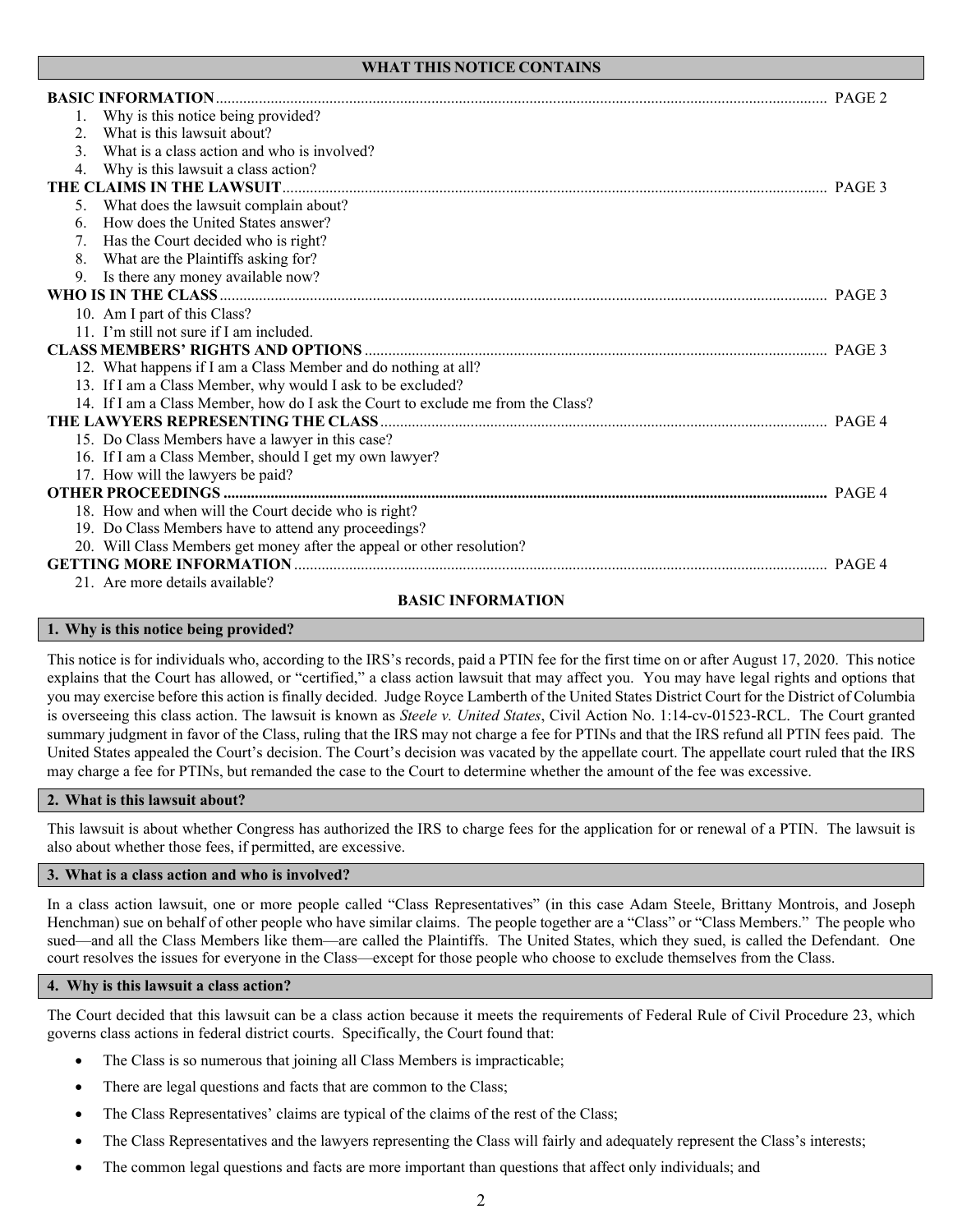This class action will be more efficient than having many individual lawsuits.

More information about why the Court is allowing this lawsuit to be a class action is in the Court's rulings on Motion for Class Certification and on the Motion for Reconsideration, which are available on the website a[t www.PTINClassAction.com.](http://www.ptinclassaction.com/)

# **THE CLAIMS IN THE LAWSUIT**

## **5. What does the lawsuit complain about?**

In the lawsuit, the Plaintiffs say that Congress has not authorized the IRS to charge fees for the application for or renewal of a PTIN. The complaint also alleges that even if the IRS has authority, the fee is excessive. In addition, Plaintiffs seek to have any improper fees refunded. You can read the Plaintiffs' Second Amended Class Action Complaint at [www.PTINClassAction.com.](http://www.ptinclassaction.com/)

## **6. How does the United States answer?**

The United States denies Plaintiffs' allegations, denies any wrongdoing, and denies any liability to Plaintiffs or any member of the Class. The United States maintains that it is immune from suit, that the Court lacks jurisdiction, and that Congress authorized the PTIN user fee and that it was not excessive. The United States' Answer to the Second Amended Class Action Complaint is available at [www.PTINClassAction.com.](http://www.ptinclassaction.com/)

## **7. Has the Court decided who is right?**

The Court granted summary judgment in favor of the Class, ruling that the IRS may not charge a fee for PTINs and that the IRS refund all PTIN fees paid. The United States appealed the Court's decision. The Court's decision was vacated by the appellate court. The appellate court ruled that the IRS may charge a fee for PTINs, but remanded the case to the Court to determine whether the amount of the fee was excessive. The Court has not determined yet whether the PTIN fees were excessive.

## **8. What are the Plaintiffs asking for?**

The Plaintiffs are asking for the Court to order the United States to stop charging PTIN fees, and seek the recovery of either all PTIN fees paid or the excessive portion of the PTIN fees.

### **9. Is there any money available now?**

No money or benefits are available now because there has been no final judgment or settlement in the case. There is no guarantee that money or benefits ever will be obtained. If they are, you will be notified about how to ask for your share.

## **WHO IS IN THE CLASS**

### **10. Am I part of this Class?**

You need to determine whether you are affected by this lawsuit.

The Court decided: All persons who paid a fee for the application for or renewal of a PTIN on or after September 30, 2010 are Class Members.

### **11. I'm still not sure if I am included.**

If you are still not sure whether you are included, you can get free help at [www.PTINClassAction.com,](http://www.ptinclassaction.com/) or by calling or writing to the lawyers in this case, at the phone number or address listed in Question 21.

# **CLASS MEMBERS' RIGHTS AND OPTIONS**

If you are a Class Member and if you paid a PTIN fee for the first time on or after August 17, 2020, you have to decide whether to stay in the Class or ask to be excluded by **June 3, 2022**.

# **12. What happens if I am a Class Member and I do nothing?**

You don't have to do anything now if you want to keep the possibility of getting money or benefits from this lawsuit. By doing nothing, you are staying in the Class. If you stay in the Class and the Plaintiffs obtain money or benefits, either as a result of a court ruling or a settlement, you will be notified about how to apply for your share. Keep in mind that if you do nothing now, regardless of whether the Plaintiffs win or lose the case, you will not be able to sue, or continue to sue, the United States—as part of any other lawsuit—about the same legal claims that are the subject of this lawsuit. This means that you will not be able to sue the United States or the IRS for any PTIN fees paid on or after September 30, 2010. You will also be legally bound by all of the Orders the Court issues and judgments the Court makes in this class action.

## **13. If I am a Class Member, why would I ask to be excluded?**

If you already have your own lawsuit against the United States alleging that it wrongfully charged you PTIN fees on or after September 30, 2010, and want to continue with that lawsuit, you must ask to be excluded from this Class. If you exclude yourself from the Class—which also means to remove yourself from the Class, and is sometimes called "opting out" of the Class—you won't get any money or benefits from this lawsuit even if the Plaintiffs obtain them as a result of a court ruling or from any settlement (that may or may not be